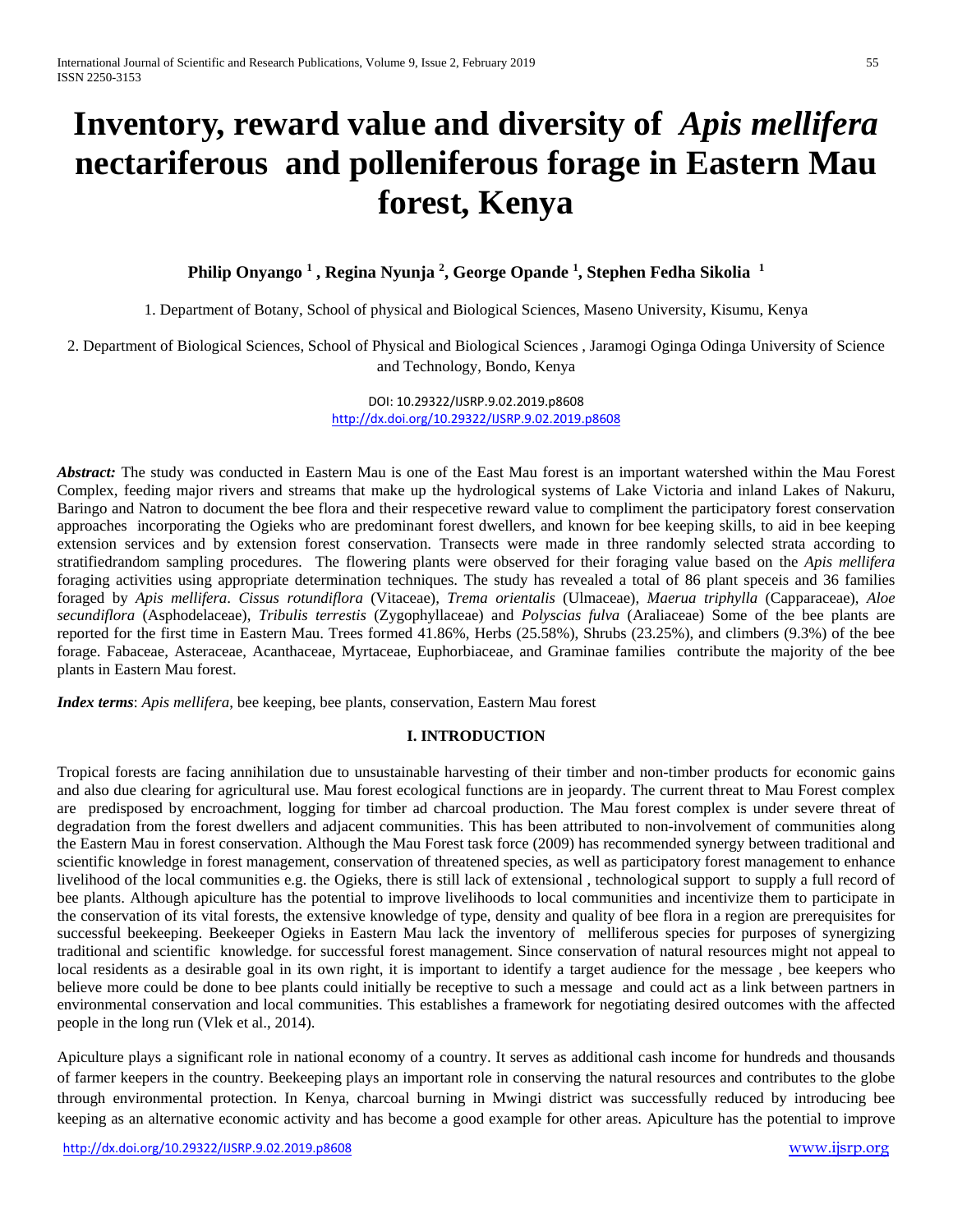livelihoods of the local communities and to give them an incentive to participate in the conservation of vital forests. Furthermore, managed bee colonies are important pollinators and pollination is a crucial step in re-establishment of deforested areas (Okoth, 2010).

The production of honey depends on the abundance of nectaferous plants within easy flight range of the bee colony. After studies on the patterns of nectaferous plant diversity, Awka and Agulu areas in South East Nigeria have been indicated as potential sites for apiculture as a cottage industry and recommended conservation of the nectaferous plants, demarcation and safeguarding of Agulu lake areas as 'bee sanctuaries for Honeybees' (Akunne et al., 2016). The knowledge of plants visited by bees is essential in guiding prospective beekeepers in the choice of suitable sites for locating apiaries. It is also essential in the identification of crops that may benefit from pollination by honeybees. (Dukku , 2013). There are three types of bee flora : plants that only supply nectar, plants that only supply pollen, and plants that provide both (Waykar et al., 2014).The identification and registration of honeybee flora in different agroeceological zones and their potential for honey production in an apiary is important for successful honey production to enable beekeepers determine when to carry out various management practices with their colonies. The awareness to maintain the existing bee flora and multiplication of plant species is important for its sustainability (Wubie et al., 2014). Against this background, this study was intended to generate knowledge in order to advise beekeepers on locally available flora that can be conserved or planted for purposes of beekeeping in Eastern Mau forest region, an area that suffers annihilation. Some of the bee forage lists are based on anecdotal information and generally lack a firm evidence base (Hawkins et al., 2015). This is the first study ever carried out to document the apifloral taxa and to enhance bee keeping and subsequent conservation of the bee plants in Eastern Mau Ogiek inhabited areas with an intention of synergizing both scientific and traditional knowledge. The identification and registration of honeybee flora in different agroeceological zones in Eastern Mau and their potential for honey production will enable beekeepers determine when to carry out various management practices with their bee colonies successfully.

# **II. METHOD**

*Study site:* The study site is located about 50 Km south of Nakuru Town. The altitude ranges from 1200 and 2600 m. It is approximately 280 km2 with the highest number of indigenous forest dwellers dominantly belonging to the Ogiek community. East Mau forest is an important watershed within the Mau Forest Complex, feeding major rivers and streams that make up the hydrological systems of Lake Victoria and inland Lakes of Nakuru, Baringo and Natron. It hosts endangered mammals (Sang, 2001). The forest ecosystem is therefore an important resource base for the local communities, national and international community. The total forest area has gone down by more than one half due to excision for human settlement in 2001(UNEP et al., 2006). The remaining area consists high forest, grassland and planted forest mainly of Cypress and Pines (KFS, 2012). Eastern Mau area terrain ranges from escarpments, hills, rolling land to plains with slopes ranging from 2% above 30% in the foothills. The soil is composed of quaternary and tertiary volcanic deposits. The adjoining settlements have gentle slopes with deep-fertile-volcanic soils suitable for maize, wheat, potatoes, horticultural crops and livestock keeping (Jaetzold and Schmidt, 1982). The area receives trimodal precipitation pattern with the long and intense rains from April to June; short rains in August; and shorter, less intense rains from November to December. Mean monthly rainfall ranges between 30 mm to 120 mm and total annual precipitation of 1200 mm (Kundu, 2007; Okello, 2008). The mean annual temperatures are in the range of 12 -16°C (Kundu, 2007).

*Reconnaissance***:** survey was employed to become familiar with the area, to get an insight on the vegetation distribution in the landscape, to observe and locate the possible traverse during the actual study. Stratified random sampling procedure was followed to select the representative sites based on the strata made prior to the survey.

*Strata and* **sampling:**Three forest strata units were purposively sampled in consultation with local administrative officials using two main criteria: ethnic composition, presence of indigenous Ogiek community. The following administrative locations were selected: Mariashoni representing an old settlement predominantly occupied by Ogiek indigenous community (65%), Kapkembu – representing a recent settlement with a homogenous community of the Kipsigis and Ogiek (7.5%) , Nessuit – representing a recent settlement with a heterogeneous population of indigenous (Ogiek, 50%) and immigrant ethnic groups (Langat et al., 2015)

*Data collection and recording***:** Three transects measuring 5m x 50m were laid out in selected sites representative of the main land uses in the study area and every 120 degrees of an identified hive. In order to retain accuracy, a smaller transect measuring 5mx10m was laid out then replicated 5 times. Plants were categorized as trees when they exceeded 3 m in height, as shrubs when they attained a total height of 1-3m. Plants that grew below 1m in height were taken to be undergrowth layer or herbs in the transects and studied in nested quadrats of 1-2m squared (Vlek et al., 2014). This was replicated in Mariashoni, Kapkembu, and Nessuit in Eastern Mau.

Field data was collected through regular monthly visits to the study sites. Each study visit served as pseudo replicates for the site and all observations were made between 0700-1800hrs (winter) and 0700-1830hrs (Summer) . Primary data was collected through direct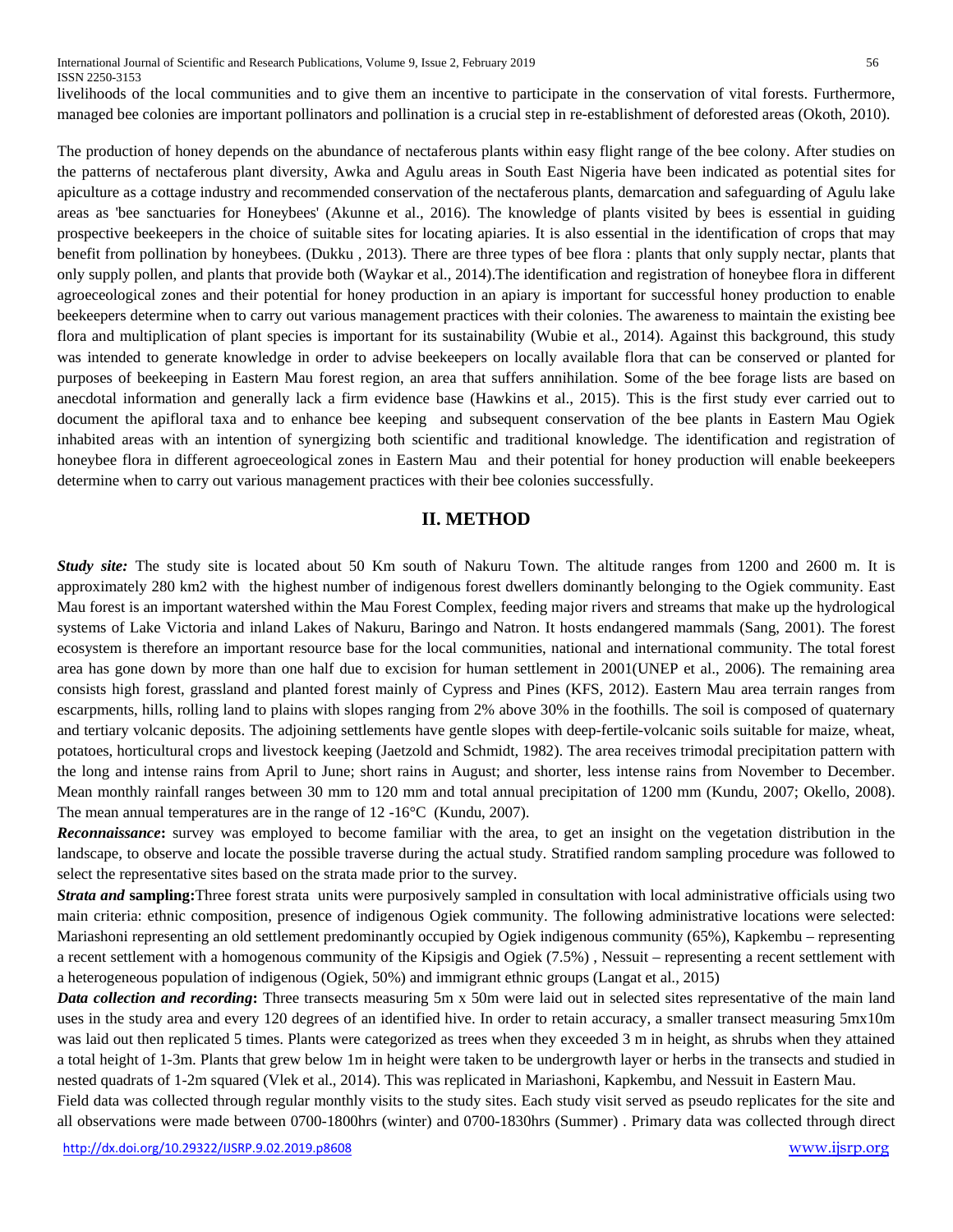identification of bee flora in the region mainly by observing the bee visitation. The flower species was identified as bee plant only after visual confirmation and collection of food by honey bees (Sivaram, 2014). The observation on nectar and pollen source was based on activities performed by honey bees on different flowers. Honey bees with their activity of extending their proboscis into the flowers are considered a nectar source and bees carrying pollen on their hind legs were determined as pollen source. Bees with activities of extending proboscis and carrying pollen are recorded as both pollen and nectar source. Their foraging behavior was observed for period of 10 minutes. If the success of any foraging attempt was ascertained, the plant was scored as bee foraging species after at least 3 honeybees visited the flowers simultaneously or within observation period (10 minutes) (Okoth, 2010).

*Plant identification*: Plants visited by the honey bees were identified in the field to species level by the Flora of East Africa. Samples of plants that could not be identified in the field were collected and saved in Herbarium sheets, and subsequently identified in the Department of Botany, Maseno University by taxonomists after comparing with material held in Maseno University Herbarium as well as published reports. Subsequent identification was aided by Flora of Tropical East Africa (FTEA, 2010).

## **III. RESULTS**

Table 1. Melliferous plant species in Eastern Mau forest and their reward values.

|              | Family         | <b>Species</b>                           | <b>Reward</b> | Form    |
|--------------|----------------|------------------------------------------|---------------|---------|
| $\mathbf{1}$ | Acanthaceae    | Acanthus pubescens (Thomp ex Oliv.)      | N             | Herb    |
| $\mathbf{2}$ | Acanthaceae    | Asystasia gangetica (L.)                 | ${\bf N}$     | Herb    |
| 3            | Acanthaceae    | Justicia exigua S.Moore                  | NP            | Herb    |
| 4            | Acanthaceae    | Justicia flava (Vahl.) Vahl.             | NP            | Herb    |
| 5            | Acanthaceae    | Odontonema strictum Kuntze               | $\mathbf N$   | Shrub   |
| 6            | Agavaceae      | Agave sisaliana Perrine ex Engelm.       | $\mathbf N$   | Shrub   |
| 7            | Amaranthaceae  | Achyranthes aspera L.                    | $\mathbf N$   | Herb    |
| 8            | Amaranthaceae  | Pupalia lappacea (L.)A.Juss.             | ${\bf N}$     | Herb    |
| 9            | Anacardiaceae  | Mangifera indica L.                      | NP            | Tree    |
| 10           | Anacardiaceae  | Rhus nataliensis Bernh.                  | <b>NP</b>     | Tree    |
| 11           | Araliaceae     | Polyscias fulvaJ.R. Forst. &G.Forst.     | NP            | Tree    |
| 12           | Asphodelaceae  | Aloe secundiflora Engl.                  | $\mathbf N$   | Herb    |
| 13           | Asteraceae     | Aspilia mossambicensis(OLiv.) Wild       | $\, {\bf P}$  | Herb    |
| 14           | Asteraceae     | Bothriocline fusca (S.Moore) M.G.Gilbert | $\mathbf{P}$  | Herb    |
| 15           | Asteraceae     | Hellianthus Annuus L.                    | $\mathbf{P}$  | Herb    |
| 16           | Asteraceae     | Tithonia diversifolia Hemsl.             | $\mathbf{P}$  | Shrub   |
| 17           | Asteraceae     | Vernonia auriculifera Hern               | NP            | Shrub   |
| 18           | Astercaeae     | Solanecio mannii (Hook.f.)               | ${\bf P}$     | Shrub   |
| 19           | Bignoniaceae   | Jacaranda mimosifolia D.Don              | ${\bf P}$     | Tree    |
| 20           | Boraginaceae   | Cordia abyssinica R.Br. ex A.Rich.       | NP            | Tree    |
| 21           | Cactaceae      | Opuntia ficus-indica (L.)Mill.           | ${\bf P}$     | Shrub   |
| 22           | Capparaceae    | Maerua triphylla A.Rich.                 | $\mathbf N$   | Shrub   |
| 23           | Caricaceae     | Carica papaya (L.)                       | NP            | Tree    |
| 24           | Combretaceae   | Combretum molle R.Br.ex G.Don.           | ${\bf N}$     | Tree    |
| 25           | Combretaceae   | Terminalia brownii Fresen.               | ${\bf P}$     | Tree    |
| 26           | Convolvulaceae | Ipomoea batatas (L.)Lam                  | $\mathbf N$   | Climber |
| 27           | Curcubitaceae  | Cucurbita pepo L.                        | NP            | Climber |
| 28           | Curcubitaceae  | Mormadica foetida Schumach               | ${\bf P}$     | Climber |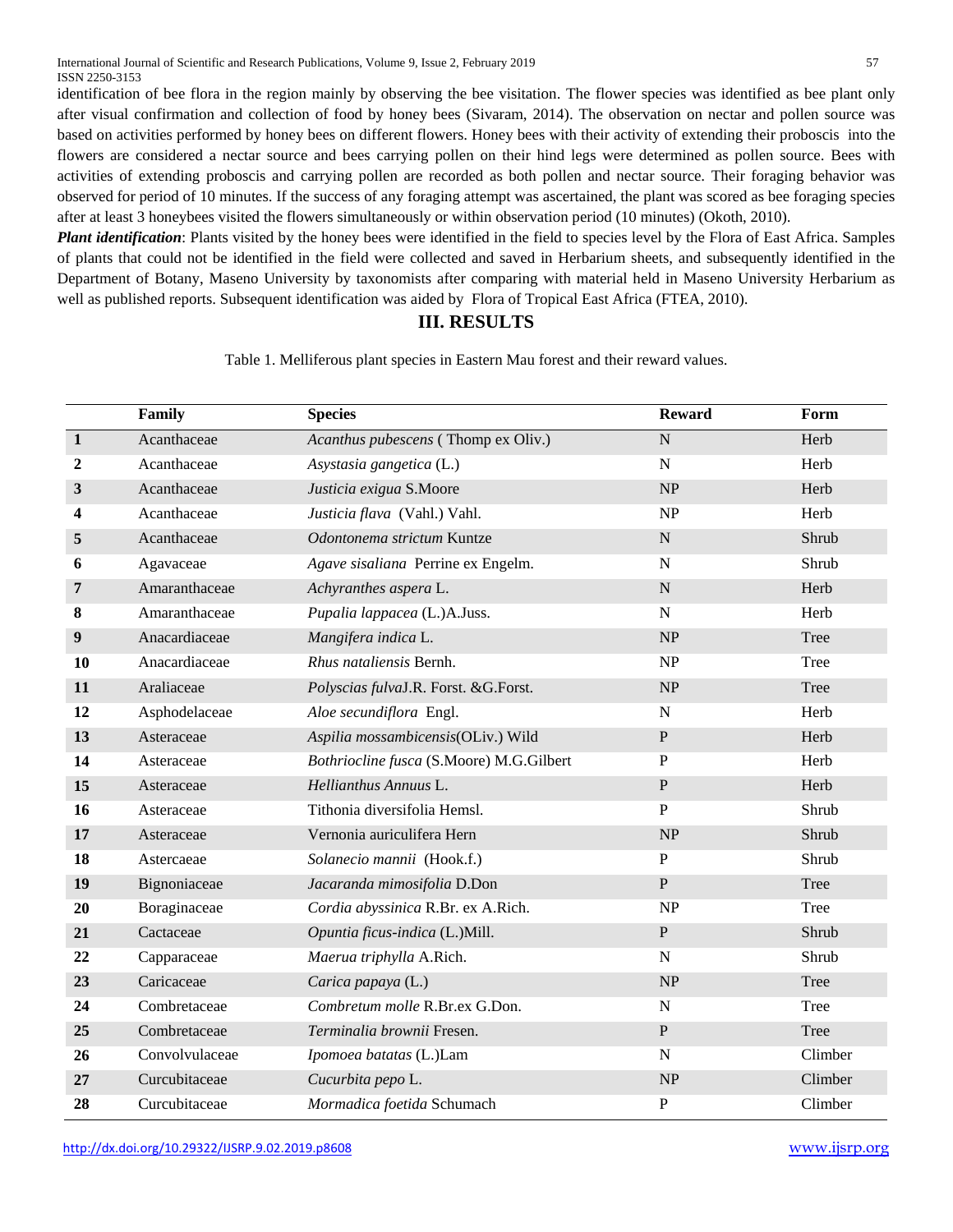| ISSN 2250-3153 |                                             |                                   |         |
|----------------|---------------------------------------------|-----------------------------------|---------|
|                | Croton macrostachyus Hotchst.               |                                   | Tree    |
| Euphorbiaceae  | Croton megalocarpus Hutch.                  | NP                                | Tree    |
| Eurphobiaceae  | Euphorbia hirta L.                          | NP                                | Tree    |
| Fabaceae       | Albizia coriaria Welw. ex Oliv.             | NP                                | Tree    |
| Fabaceae       | Acacia brevispica (Harms) Seigler & Ebinger | NP                                | Tree    |
| Fabaceae       | Acacia elatior Brenan.                      | NP                                | Tree    |
| Fabaceae       | Acacia mellifera (M. Vahl.)                 | NP                                | Tree    |
| Fabaceae       | Acacia polyacantha (Willd)                  | $\ensuremath{\mathbf{NP}}\xspace$ | Tree    |
| Fabaceae       | Acacia senegal(L.)Willd.                    | NP                                | Tree    |
| Fabaceae       | Acacia tortilis (Forssk.)                   | NP                                | Tree    |
| Fabaceae       | Acacia xanthophlea(Benth.)                  | NP                                | Tree    |
| Fabaceae       | Crotalaria brevidens L.                     | ${\bf P}$                         | Herb    |
| Fabaceae       | Delonix regia (Bojer ex Hook.)              | NP                                | Tree    |
| Fabaceae       | Erythrina abyssinica Lam. ex DC             | NP                                | Tree    |
| Fabaceae       | Glircidia sepium (Jacq.) Kunth ex Walp.     | ${\bf N}$                         | Tree    |
| Fabaceae       | Leucaena Leucocephala (Lam.)de Wit          | ${\bf N}$                         | Shrub   |
| Fabaceae       | Mimosa invisa                               | NP                                | Shrub   |
| Fabaceae       | Pentaclethra macrophylla Benth.             | ${\bf N}$                         | Tree    |
| Fabaceae       | Phaseolus vulgaris L.                       | ${\bf N}$                         | Herb    |
| Fabaceae       | Sesbania sesban (L.)Merr.                   | ${\bf N}$                         | Shrub   |
| Fabaceae       | Tamaridus indica L.                         | NP                                | Tree    |
| Fabaceae       | Tephrosia vogelii Hook.f.                   | ${\bf P}$                         | Shrub   |
| Fabaceae       | Trifolium repens L.                         | $\ensuremath{\mathsf{NP}}\xspace$ | Herb    |
| Fabaceae       | Tylosema fassoglensis Schweinf.             | ${\bf P}$                         | Climber |
| Graminae       | Pennisitem purpureum Schumach.              | $\mathbf N$                       | Herb    |
| Gramineae      | Cynodon dactylon L.                         | ${\bf P}$                         | Her     |
| Gramineae      | Sorghum bicolor (L.)Moench                  | ${\bf P}$                         | Herb    |
| Gramineae      | Zea mays L.                                 | ${\bf P}$                         | Herb    |
| Lamiaceae      | Leucas deflexa Hook.f.                      | ${\bf N}$                         | Herb    |
| Lamiaceae      | Ocimum gratissimum L.                       | $\ensuremath{\mathbf{NP}}\xspace$ | Shrub   |
| Lauraceae      | Persea americana Mill.                      | ${\bf N}$                         | Climber |
| Malvaceae      | Hibiscus rosa-sinensis L.                   | $\ensuremath{\mathbf{NP}}\xspace$ | Shrub   |
| Malvaceae      | Malvaviscus arboreus Cav.                   | ${\bf N}$                         | Shrub   |
| Malvaceae      | Sida acuta Burm f.                          | NP                                | Herb    |
| Meliaceae      | Melia azedarach L.                          | NP                                | Tree    |
| Moraceae       | Morus mesozygia Stapf.                      | ${\bf P}$                         | Shrub   |
| Moringaceae    | Moringa oleifera Lam                        | ${\bf N}$                         | Tree    |
| Musaceae       | Musa acuminata Colla                        | N                                 | Herb    |
| Myrtaceae      | Callistemon citrinus (Curtis)               | $\ensuremath{\text{NP}}\xspace$   | Tree    |
| Myrtaceae      | E.grandis (W.Hill)                          | $\mathbf N$                       | Tree    |
| Myrtaceae      | E.resinifera (Smith)                        | NP                                | Tree    |
| Myrtaceae      | Psidium Guajava L.                          | NP                                | Shrub   |
|                | Euphorbiaceae                               |                                   | NP      |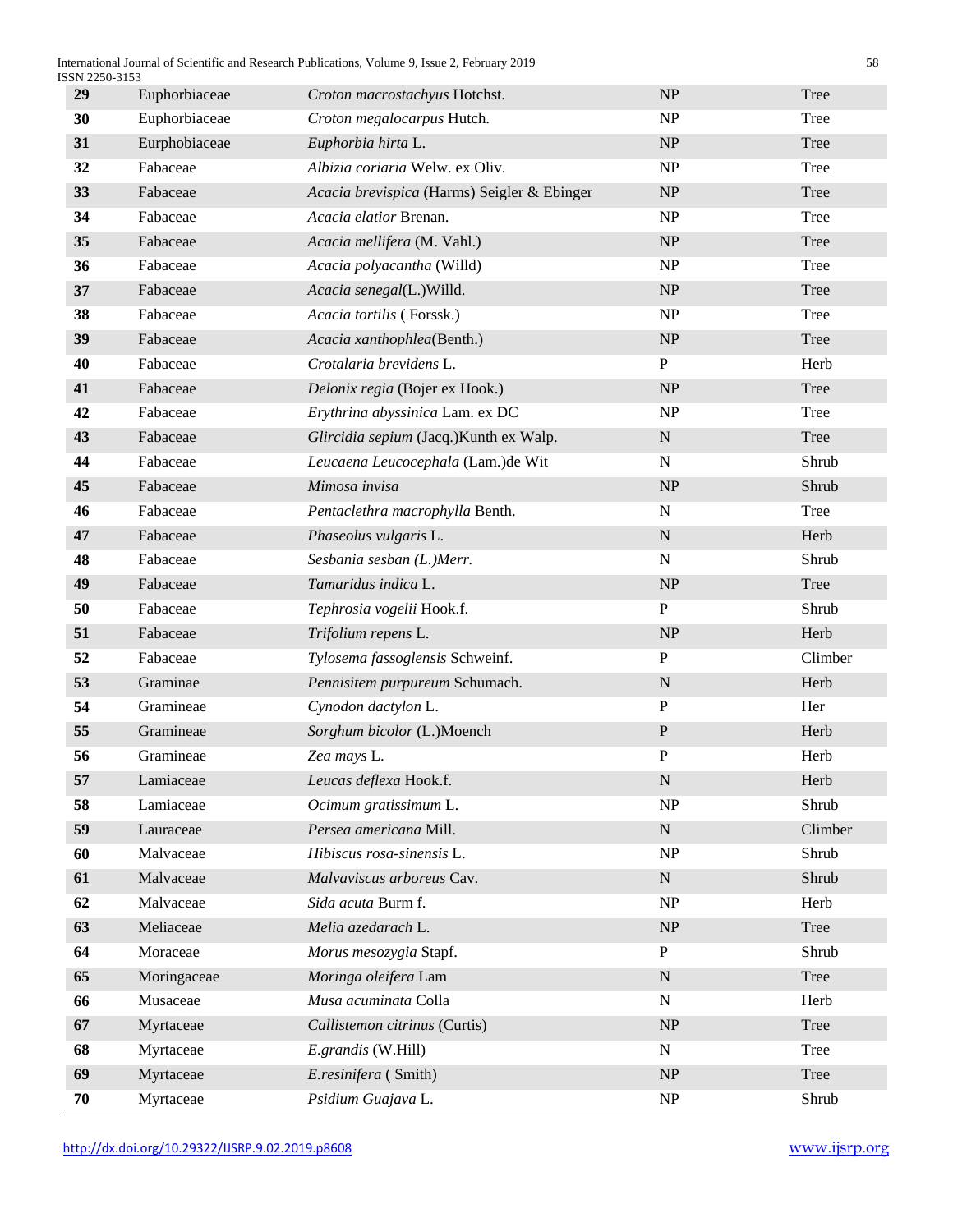International Journal of Scientific and Research Publications, Volume 9, Issue 2, February 2019 59

| ISSN 2250-3153 |                |                                           |              |         |
|----------------|----------------|-------------------------------------------|--------------|---------|
| 71             | Oleaceae       | Jasminum fluminense L.                    | $\mathbf N$  | Climber |
| 72             | Oleaceae       | Olea europaea ssp Africana L.             | P            | Tree    |
| 73             | Passifloraceae | Passiflora edulis Sims.                   | NP           | Climber |
| 74             | Proteaceae     | <i>Grevillea robusta</i> A.Cunn.ex R. Br. | NP           | Tree    |
| 75             | Rhamnaceae     | Zizyphus mucronata Willd                  | $\mathbf{P}$ | Tree    |
| 76             | Rosaceae       | Eriobotrya japonica (Thunb.)Lindl.        | $\mathbf P$  | Tree    |
| 77             | Rosaceae       | Prunus africana(Hok.f.)Kalkman            | <b>NP</b>    | Tree    |
| 78             | Rutaceae       | Citrus limon (L.)                         | NP           | Tree    |
| 79             | Rutaceae       | Teclea nobilis                            | NP           | Tree    |
| 80             | Sterculaceae   | Dombeya torrida (J.F.Gmel)                | NP           | Shrub   |
| 81             | Tiliaceae      | Grewia bicolor Juss.                      | N            | Shrub   |
| 82             | Ulmaceae       | Trema orientalis L                        | NP           | Shrub   |
| 83             | Verbenaceae    | Lantana camara L.                         | P            | Shrub   |
| 84             | Verbenaceae    | Stachytarpheta jamaicensis (L.)Vahl.      | N            | Herb    |
| 85             | Vitaceae       | Cissus rotundiflora Vahl.                 | $\mathbf{P}$ | Climber |
| 86             | Zygophyllaceae | <i>Tribulis terrestris</i> L              | P            | Herb    |

86 bee plants belonging to 36 families were identified. Fabaceae, Compositae and Acanthaceae families were the biggest sources of bee forage. Gramineae largely provided for pollen. The bee forage was contributed by trees, shrubs, herbs, and climbers.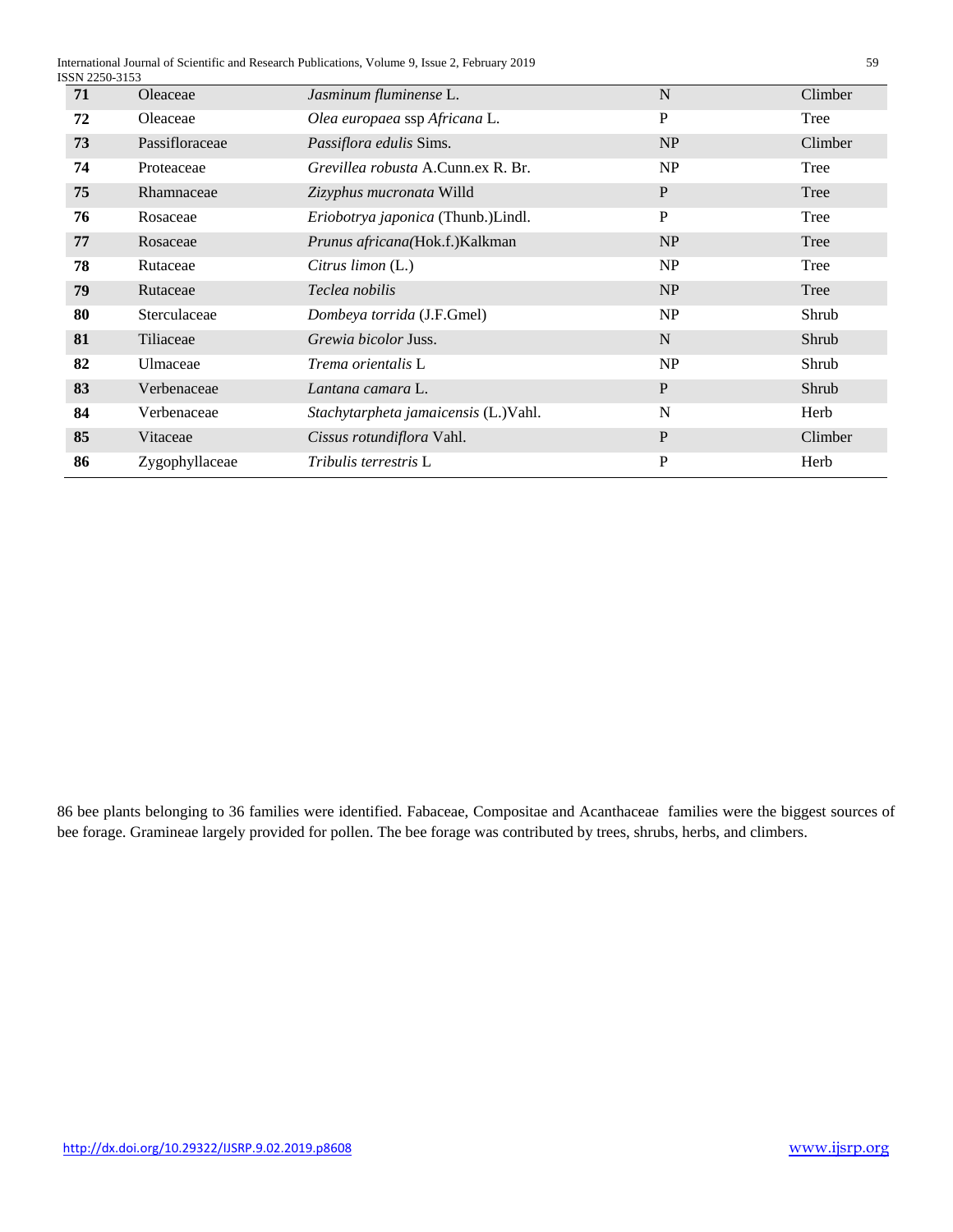

Figure 1. Percentage plant forms foraged by *Apis mellifera.*

41.86% of beeforage were tree species. Climbers offered least of the bee forage sources while shrubs and herbs offered bee forage in almost equal proportions 23.26% and 25.58% respectively. Almost a half of the bee plants forage during the year are tree species.



Figure 2. Bee plant forms and their percentage reward of pollen ,nectar and both pollen and nectar

The tree species provided 66.67% of the both nectar and pollen sources while the climbers offered only 5.13% of the both nectar and pollen sources. Herbs provided for the highest proportion of nectar only sources (40%)

## **IV. DISCUSSION**

This study identified 86 plant speceis that bee foraged over for pollen, nectar and both pollen and nectar. The 86 speceis belonged to 39 families. These results are comparible to the Akunne et al (2016) reporting 83 melliferous species in Akwa and Agulu environs, South East Nigeria. Trees formed 41.86%, Herbs (25.58%), Shrubs (23.25%), and climbers (9.3%). This is in consort with Devi and Mattu (2017) who reported honeybees as using trees, shrubs, herbs and cultivated crops as sources of pollen and nectar. Asteraceae, Acathaceae, Fabaceae, Gramineae, Euphorbiaceae, and Myrtaceae recorded 47.67% of the total population of bee plants .The studies are in consort with Nuru et al., (2017). Similar results were also reported by Ejigu et al (2017) with herbs , trees, shrubs being source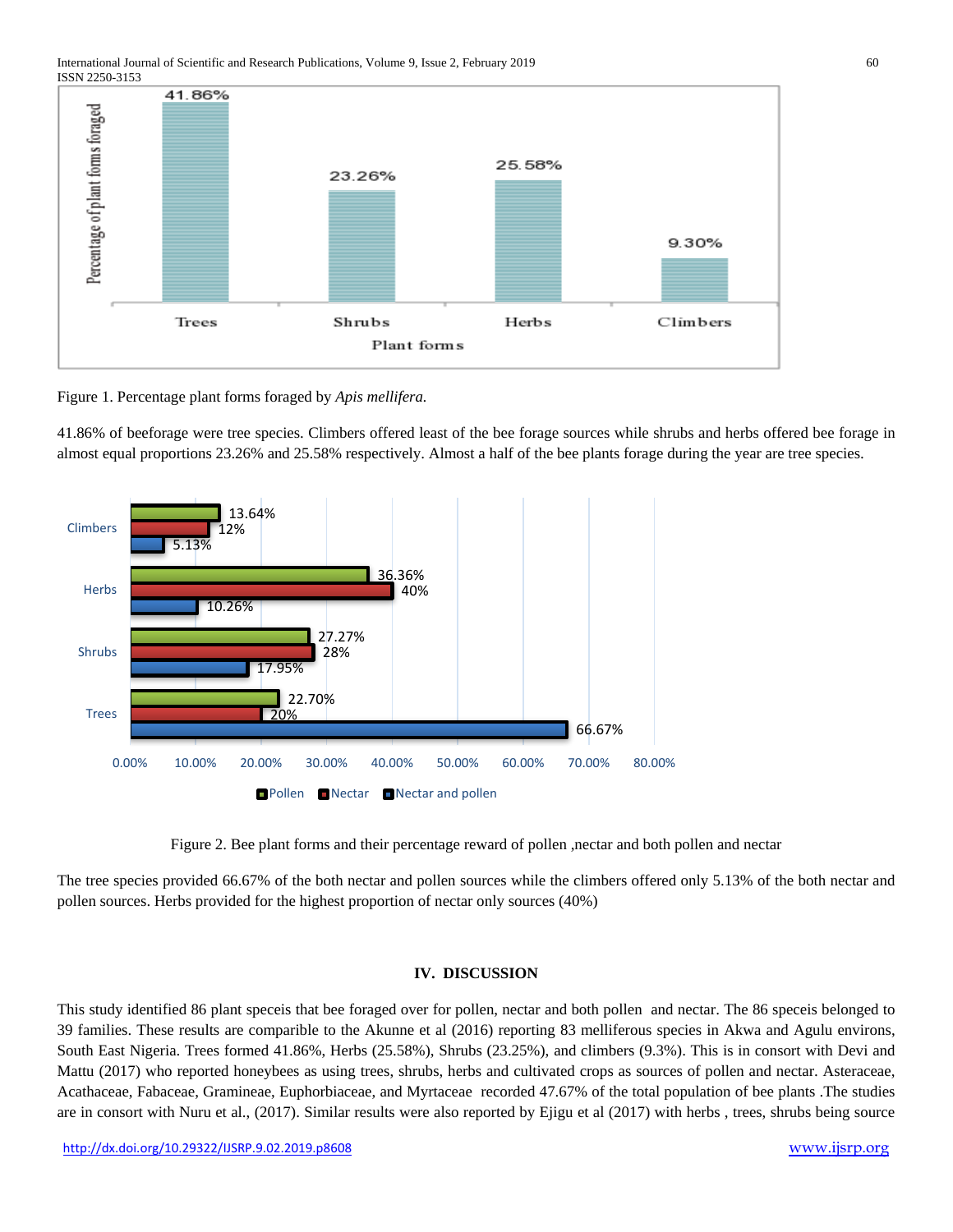of forage for the bees. Herbaceous plants that grow as weed on cultivated field , negelcted open land wastelands and as ornamentals are important source of bee forage because they grow and flourish in a short period and their seeds are collected easily and sown for the next growing season. Short flower shedding time may may be only used for colony build up (Kifle et al, 2014). The density value for herbaceous plant species for the Families Fabaceae and Asteraceae have also been reported in higher altitudes by Wubie et al., (2014) in altitudes ranging from 1500m to 2200m in Ahmara region Ethiopia and such higher plant frequencies have been attributed to adaptation to the study area and local climate.

The largest proportion of tree bee plants were cotributed by the Fabaceae (36.11%) . Trees contributed the most significant pollen sources. This was both in form of providing for both Nectar and pollen (66.67%) and as purely pollen sources (22.72%). This is in agreement with studies by (Taha , 2015 ) who reported trees to represent the most important pollen sources, offering more than 80.00% of the total amount of collected pollen. And also studies by (Dukku, 2013) that further reported that the major honey sources are sources species are mainly trees and species. In this study 84.61% of the bee plants providing both pollen and nectar were trees and shrubs with the remaining proportion representing the herbs and climbers.

Fabaceae contributed to all growth forms of the bee plants. Amaranthaceae, Compositae and Acanthaceae made large part of the herbs and undergrowth. These results support observations reported by Vlek et al., (2014) that showed similar trends of distribution, but further determined *Justicia* spp as of higher importance than *Leucas* speceis in the undergrowth. In general trees are more productive in nectar secretion than herbs due to their larger biomass, dense flowers , deep roots and resistance to moisture stress. Moreover in most trees, flowers are not colourful and are expected to secrete more nectar and strongly attract sufficient pollinators. Herbaceous plants have conspicous colours and may not need to produce large amount of nectar (Nuru et al., 2017). This study is largely comparable to Larinde et al (2014) for the families Asteraceae, Anarcardiaceae, Rutaceae, Lamiaceae, and Cucurbitaceae were reported as bee plants in both studies. The *Apis mellifera* was observed to show some level of constancy by visiting a majority of the trees and shrubs for pollen and nectar as earlier suggested by Larinde at al., (2014) which reported *Apis mellifera* while studying bee flora in Southern Nigeria to be constant on plant food source that are rewarding in terms of nectar and pollen. Wubie et al., (2014) in the study of honey plants revealed that the herbs, trees, and shrubs supplied varied floral rewards and this was further observed in this study where the diffrent plant forms supplied various forage rewards with highest number of trees supplying both pollen and nectar at the same time.

39 families and 86 plant species were observed as bee plants in the stuudy area: Acanthaceae, Amaranthaceae, Anarcardiaceae, Araliaceae, Asphodelaceae, Asteraceae, Bignonaceae, Boraginaceae,Cactaceae, Capparaceae, Caricaceae, Combreataceae, Convolvulaceae, Cucurbitaceae, Euphorbiaceae, Fabaceae, Gramineae, Laminaceae, Lauraceae, Malvaceae, Meliaceae, Moraceae, Moringaceae, Musaceae, Myrtaceae, Oleaceae, Passifloraceae, Proteaceae, Rhamnaceae, Rosaceae, Rutaceae, Sterculaceae, Tiliaceae, Ulmaceae, Verbinaceae, Vitaceae, Zygophylaceae. This results are diffrent from reports by Haragude et al (2016), 100 species; Devi and Mattu (2017), 219 species; Villanueva-Gutierrez et al., (2015), 168 plant species; Dukku (2013), 61 species; and Akunne at al., (2016), 83 melliferous plant species.This in agreement with observations of Iler et al., (2013) that *Apis mellifera* is a generalist visiting a range of blooming flowers.

Previous studies (Carroll, 2006) have revealed similar results in Kenya. In Nandi hills *Persea americana*, *Dombeya torrida*, *Grevillia robusta*, *Musca* spp, *Carica papaya*, *Phaseolus vulgaris*, *Coffea arabica*, *Eucalyptus saligna*, *Croton macrostachyus* and weeds were identified as bee plants. In Molo: *Dombeya goetzentii*, *Zea mays*, *Callistemon citrinus*, *Eucalyptus saligna*, *Vernonia* spp, *Croton megalocarpus*, *Artemesia tridentata*, *Dahlia pinnata*, *Fuchsia* spp, *Raphanus raphanistrum.* In Kirinyaga :The main nectar bearing trees in the area are *Coffea* spp, *Musa* spp), *Grevillia robusta*, *Persea americana*, *Macadamia tetraphylla*, *Mangifera indica*, *Croton*  sp, *Carica papaya*, *Phaseolus vulgaris*. Flowering *Zea mays* is an important source of pollen. Mwea division : *Grevillea robusta*, *Acacia mellifera*, *Eucalyptus saligna*, *Acacia lahai*, *A. seyal*, *A. abyssinica*, *A. brevispica*, *A. gerrardii*, *Azadirachta indica*, *Calliandra calothyrsus*, *Callistemon citrinus*, *Cajanus cajan*, *Kigelia africana*, *Carica papaya*, *Musa* sp., *Phaseolus* sp., *Mangifera indica*, *Psidium guajava* and *Macadamia tetraphylla*. In Kakamega forest, honey production is reliant on the flowering of forest trees and other plants including *Leucaena leucocephala*, *Musa* spp, Isungusa (Luyhia), Isirimoi (Luyhia), and Iludolio (Luyhia). The flowering of *Croton megalocarpus* (Musine, Luyhia) is an indicator of when to harvest honey. In Transmara *Olea africana*, *Thunbergia alata*, *Scutia myrtina*, *Cordia moncica*, *Acacia seiberiana* have been reported as bee plants (Carroll, 2006). Some of the bee plants are reported for the first time *Cissus rotundiflora* (Vitaceae), *Trema orientalis* (Ulmaceae), *Maerua triphylla* (Capparaceae), *Aloe secundiflora* (Asphodelaceae), *Tribulis terrestis* (Zygophyllaceae) and Polyscias fulva (Araliaceae) in Eastern Mau forest studies.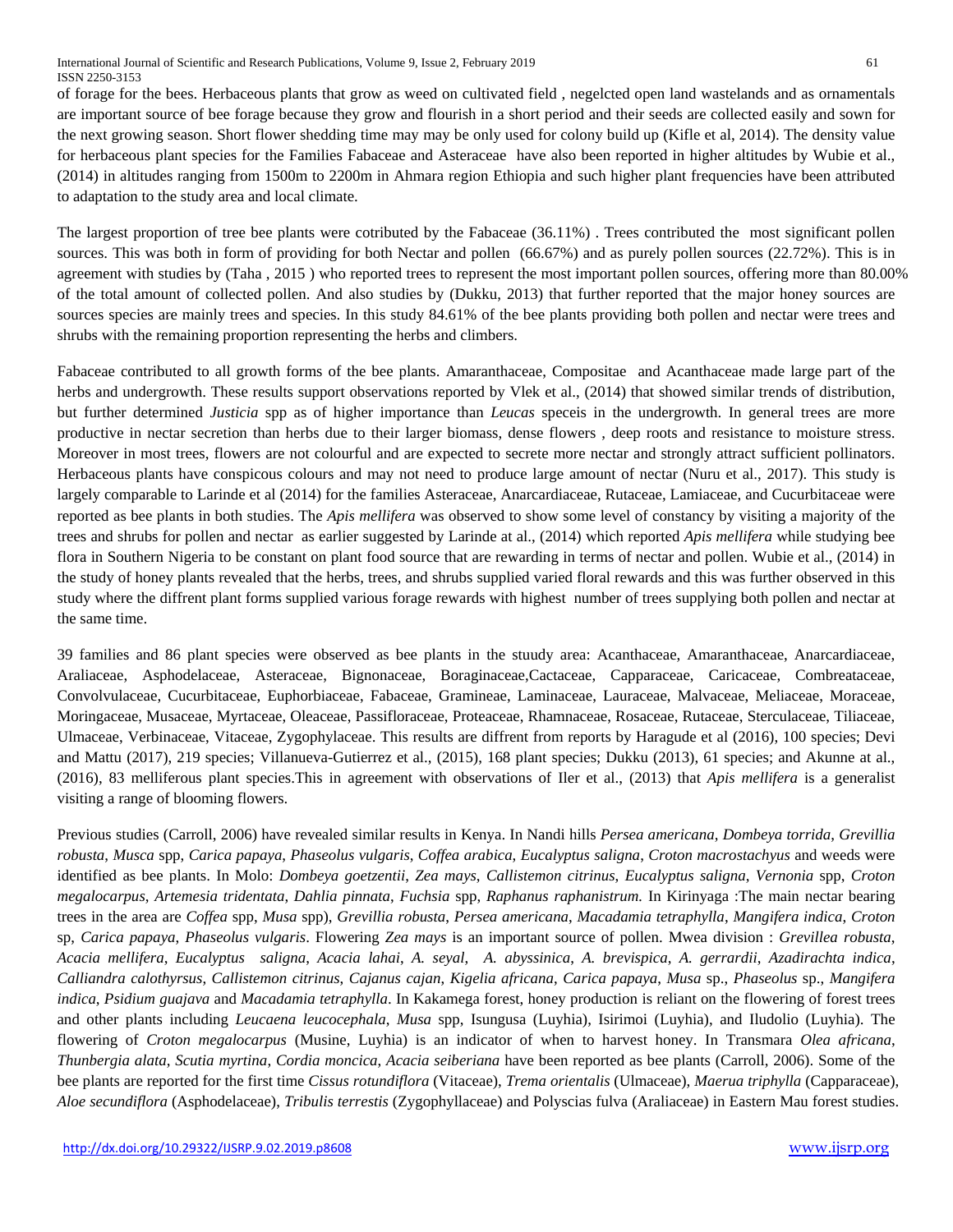International Journal of Scientific and Research Publications, Volume 9, Issue 2, February 2019 62 ISSN 2250-3153

bees for nectar and pollen . This in in ageement with reports by Devi and Mattu (2017).

39 plant species were sources of both nectar and pollen, 25 species provided for nectar while 22 species provided for pollen. This agrees with reports by Akunne et al (2016) which revealed that generally the honey bee visitation and exploitation of the plant speceis varied from one species to another. High number of the plant species producing nectar alone and both nectar and pollen is an indication of honeybees colony performance and productivity is sutainable. The variation in plant types based on their floral reward also agrees with the findings of Waykar and Baviskar (2014) that there are plants that supply nectar, pollen and plants that provide both. The trend in bee plant reward also seems to agree with report by Waykar and Baviskar (2014) in order of both nectar and pollen, nectar, and pollen. Colour , odour, and morphology of flowers determine the preference of honey bees for a particular nectar or pollen source and there is high reliance on a few species (Villanueva-Gutierrez et al., 2015). Plant speceis that only offer pollen as a reward vary tremendously in their floral displays including anther and corolla colours, suggesting that visual cues might be useful for bees to learn. Anther and corolla colours may allow bees to discriminate among pollen rewarding plants speceis, bees seem to attend to corolla more than anther colour (Muth et al., 2016). Flowering plants both ornamental and wild were observed as visted by honey

The results of this study are comparable to the study of Nuru et al., (2017). The families Asteraceae, Leguminosae, Lamiaceae, Acanthaceae, and Malvaceae accounted for the majority (35%) of the total bee forage species of the region (Nuru et al., 2017), while in this study Asteraceae , Acathaceae, Fabaceae ,Gramineae, Euphorbiaceae, and Myrtaceae recorded 47.67% of the total population of bee plants even though in this study there were only a total of 86 plant species studied, in Nuru et al., (2017) upto 111 speceis were observed. This could be attributed to the variation in the ecological distribution of bee floral resources and periods of availability according to the flowering times as reported by Abou-Shaara ( 2015). Bees also collect nectar and pollen from many different plant species. Production of pollen and nectar may vary in various ecological zones . Plants considered a major nectar source in one region may only be a minor source in others. Yearly variations may also cause minor honey plants to occassionally yield heavily, or major plants to yield poorly (Haragude et al., 2016). Abundance , distribution and diversity of nectar and pollen plants vary from place to place due to variation in topography, climate and farming practises . Slight variation in nectar resources accross areas are common, and this may not pose serious challenge to profitable apiculture (Akunne et al, 2016). Forage use Patterns has also shown that itsnot simply the number of good pollen and nectar species that occur in the area that determine forage use but also their abundance (Hutton-Squire, 2014). Because of the current threats in bee flora, beekeepers should be encouraged to plant multipurpose tree speceis that are not only nectar and polen producing plants but also good trees in terms of timber and medicinal value. Despite the fact that some annuals provide quick and abundant bee forage, perennia herbs and shrubs are superior bee forage , compared to annuals perennials are generally richer sources of nectar because of their longevity and provide more or less dependable food source year after year. However heavily wooded areas in the forest ecosystem are not always suitable for honey bees although the bees are able to forage on high canopies (Mwangi et al., 2012).

Section of plants being the major bee plants has been reported by Crane (1990) where only six plant species served as major nectar sources in the region of study. Larinde et al., (2014) while studying ecological zones in Southern Nigeria reported the foraging of members of the families Asteraceae (23.810%), Anarcardeaceae (9.523%) , Rutaceae (9.523%) , Lamiaceae (4.762%), and Curcubitaceae (94.762%) by *Apis mellifera* for nectar and pollen. Although the same families were foraged by the *Apis mellifera* in Eastern Mau, in this study Fabaceae family (24.41%) was the most visited followed by Asteraceae (6.98%) and then Acanthaceae (5.81%). The variations could be attributed by constancy of *Apis mellifera* on plant food source that are rewarding in terms of nectar and pollen as reported by Omoloye and Ayansola (2006). High frequency by Compositae is in conformity with similar results obtained by Olusola and Oluwatoyin (2009) that Asteraceae had the highest pollen and being of great importance to bees for production of honey. In the 39 families studied, Fabaceae, Acanthaceae, Astercaeae, Myrtaceae, Euphorbiaceae, and Gramineae, had more than 2 plant species, the rest of the 33 families had either 1 or 2 species. This is in consort with Dukku (2013) that reported 2 or 1 species in the Sudan Savanna zone of North Eastern Nigeria. Akunne et al. (2016) also reported other families apart from Asteraceae, Euphorbiaceae, Verbeneceae, and Malvaceae to be represented scantily.

<http://dx.doi.org/10.29322/IJSRP.9.02.2019.p8608> [www.ijsrp.org](http://ijsrp.org/) Rosaceae (*Prunus* spp) have been reported as bee forage by Decourtye et al (2010) as creating favourable landscapes for *Apis mellifera*. *Pennisitem purpureum* Schumach, *Cynodon dactylon*, *Sorghum bicolor* (L.) Moench, *Zea mays* L. (Gramineae) were observed as bee plants. Villanueva-Gutuerez (2015) while studying the Yucatan Peninsula reported up to 168 bee forage plants species including with Gramineae among the families that contributed the largest number of species. Investigations by Devi and Mattu (2017), Haragude and Chaphalkar (2013), Vlek et al., (2014) similarly reported *Sorghum vulgare* and *Zea mays* and *Cynodon dactyon* as pollen sources. Similar results have also been reported by Wubie et al., (2014) in which all grass plants were recorded as only pollen sources. *Ipomoea batatus* (Convolvulacae) as a bee plant confirms previous studies by Devi and Mattu (2017) while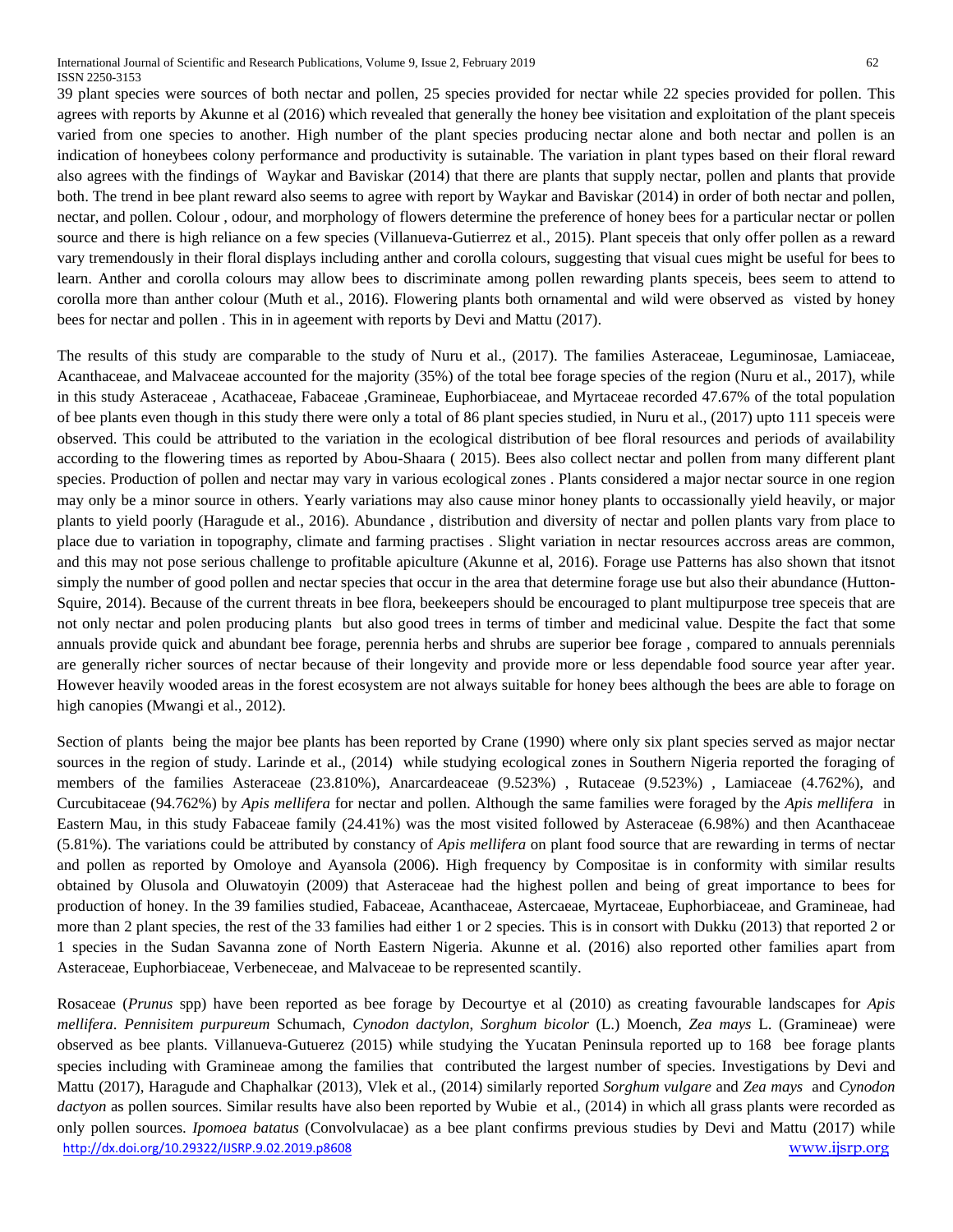preparing floral calendar for adjoining areas of Himachal Pradesh. *Ipomoea batatas* (L.) Lam was repoted as both pollen and nectar plant, however in this study was recorded as a nectar plant.

*Justicia flava* (Acanthaceae) observed in this study had been earlier reported (Mwangi et al., 2012) in Kakamega and sorrounding farmlands. However farmers rarely notice the plants as source of forage for bees but as source of firewood and as boundaries. Tree and shrub bee plants may require farmer intervention compared to freely growing herbs eg *Justicia flava* which they take less notice of ( Mwangi et al., 2012). *Sida acuta* (Malvaceae) has been reported as both nectar and pollen plant by Akunne et al., 2016. Studies by Akunne et al., 2016 has similarly reported *Psidium guajava* (Myrtaceae) as both nectar and pollen plant and *Lantana camara* and *Stachytarpheta jamaicacensis* (Verbenaceae) as both nectar and pollen forage. Honey prooduction is made possible by *Eucalyptus* in South Africa; in the Western Cape alone, two thirds of honey production is supported by *Eucalyptus* . *Eucalyptus cladocalyx* is one of the best nectar yielding and is said to be number one honeybee forage in South Africa. Not only do *Eucalyptus* species provide high quality nectar necessary for good honey production, they also play a crtical role in strengthening honeybee colonies which can then be used for agricultural crop pollination (Hutton-Squire, 2014).

This study has reported of Fabaceae being the most visited. Similar results have been reported by Forman et al (2003) , legumes being the most frequently visited plant species due to their long flowering periods of the plura annual flowering pattern species and their being attractive. Fabaceae have been reported as bee forage by Decourtye et al. (2010). Despite these reported benefits, the slow growth of some legumes may be a limiting factor in some cases because an absence of flowers in the first year (Decourtye et al., 2010). Bee forage taking a long time for blooming to shedding are very important for honey production (Kifle et al., 2014). Despite the long term value of perennial legumes to honey plants , farmers always prefer the annual species due to their low cost . In bee pustures such concerns have been addressed with mixture of annual, biannual and perennial plants (Decourtye et al., 2010). Studies by Hutton-Squire (2014) on the relationship betwen honey-bee and its forage did reveal that *Citrus* spp (Rutaceae) , *Medicago sativa* and *Lucerne* spp as valuable nectar and pollen sources. *Persea americana* (Lauraceae) , though reported as a bee plant by Ish-Am and Eisikowitch (1993), the flower is shallow, greenish yellow, and the nectar is fully exposed. The pollen and nectar though easily collected, are not very attractive to bees. The flower has lackslanding platform and is somewhat small for the honey bees. The infloresence is too sparse to be visited as a unit, and seem to have difficulties holding tightly to the single flower. Despite there being of less species diversity, trees and shrubs are the major sources of honey in the region ,which could be due to their deep rooted nature and their adaption to low precipitation. Trees and shrubs may not be affected equally by intermittent rainfall conditions ofan area for instance annual herbs (Okoth, 2010).

#### **VI. CONCLUSIONS**

Eastern Mau has 86 plant species from 39 plant families. *Cissus rotundiflora* (Vitaceae), *Trema orientalis* (Ulmaceae), *Maerua triphylla* (Capparaceae), *Aloe secundiflora* (Asphodelaceae), *Tribulis terrestis* (Zygophyllaceae) and *Polyscias fulva* (Araliaceae) Some of the bee plants are reported for the first time in Kenyan studies. Trees formed 41.86%, Herbs (25.58%), Shrubs (23.25%), and climbers (9.3%) of the bee forage. Fabaceae, Asteraceae, Acanthaceae, Myrtaceae, Euphorbiaceae, and Graminae families contribute the majority of the bee plants in Eastern Mau forest.Trees, Herbs, Shrubs, Climbers provide nectar, pollen and both pollen and nectar to *Apis mellifera* in Eastern Mau. 45.35%, 29.07%, and 25.58% melliferous plants reward *Apis mellifera* with both nectar and pollen, nectar and pollen respectively. Local names of the bee plants should be generated to compliment the binomial names alongside the participatory extension approaches with the Ogiek bee keepers to conserve the melliferous species in Eastern Mau forest. A quantitative determination of bee forage values should be carried out, while more trees and shrubs providing both pollen and nectar should be planted to supply both pollen and nectar for both colony build up and food reserves.

#### **REFERENCES**

<sup>[1]</sup> Abou-Shaara, H.F., Ahmed, M.E. (2015). Characterisation and tracking changes of morphological characteristics in honey bee, Apis mellifera, colonies. Journal of Entomological and Acarological Research .47:5120 . DOI:10.4081/jear.2015.5120.

<sup>[2]</sup> Akunne, C.E., Akpan, A.U., and Ononye, B.U. (2016). Pattern of nectariferous plant diversity of African honeybee (Apis mellifera adansonii L.) in Awka and Agulu Environs, Southeast Nigeria. Journal of Apiculture 31 (4):281-91.DOI;17519/apiculture. 2016.11.31.4.281.

<sup>[3]</sup> Ayansola, A. A. and Davies, B. A. (2012). Honeybee floral resources in South Western Nigeria. Journal of Biology and Life Science 3(1): 127-139.

<sup>[4]</sup> Carroll, T., (2006). A beginners guide to bee keeping in Kenya Pp 1-70.www.apiconsult.com

<sup>[5]</sup> China, S.S. (1993). Land Use Planning Using GIS, PhD Thesis, University of Southampton, England.

<sup>[6]</sup> Crane, E. (1990). Bees and beekeeping: science, practice and world resources. Oxford Heinemann Newnes.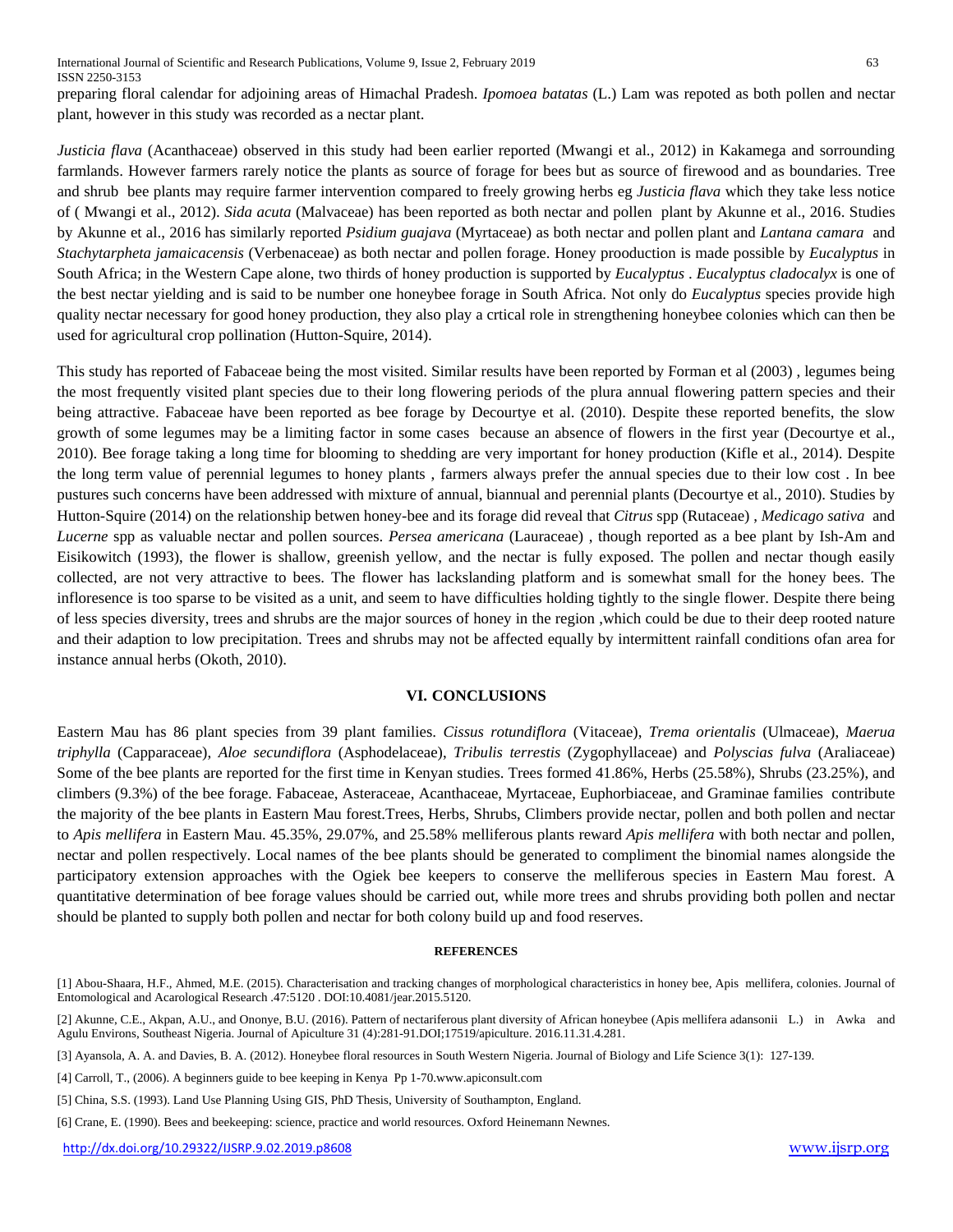International Journal of Scientific and Research Publications, Volume 9, Issue 2, February 2019 64 ISSN 2250-3153

- [7] Decourtye, A., EricMader, Nicolas, D. (2010). Landscape enhancement of floral resources for honey bees in agroecosystems. Apidologie 41(2010) 264-277). DOI:10.1051/apido/2010024.
- [8] Devi, A. , Mattu, V.K. (2017). Preparation of floral calendar of honey plants of Kangra and adjoining areas of Himachal Pradesh. Vol 6 (2): ISSN 2319- 7064.International Journal of Science and Research (IJSR) pp 371-378
- [9] Dukku, U.H. (2013). Identification of plants visited by the honeybee, Apis mellifera L. in the Sudan Savanna zone of northeastern NigeriaVol. 7(7), pp. 273-284,DOI: 10.5897/AJPS2013.1035
- [10] Ejigu, K., Tesfa, A., Dagnew, D. (2017). Identification and characterisation of honey bee Flora in WesternAmhara Region, Ethiopia.Journal of Natural Sciences Research. 7(13), ISSN 2224-3186. pp 36-42.
- [11] Flora ot Tropical East Africa (FTEA) (1952–2010). Various editors and authors.Crown Agents for Oversea Governments, London and others.
- [12] Forman, R.T., Sperling, D., Bissonette, J.A., Clevenger, A.P., Cutshall, C.D., Dale, V.H., Fahrig, L., France, R., Goldman, C.R., Heanue, K., Jones, J.A., Swanson, F.J., Turrentine, T., Winter, T.C. (2003). Road Ecology: Science and Solutions, Island Press, Washington, DC.
- [13] Harugade, S. , Gawate, A.B., and Shinde, B. (2016). Bee floral diversity of medicinal plants in Vidya Pratishthan campus, Baramati, Pune, District (M.S.) International journal of current microbiology and Applied Sciences 5(11):425-431.ISSN:2319-7706
- [14] Hawkins, J., Natasha, de Vere, Griffith A, Ford, C.R., Allainguillaume, J., Hegarty, M.J., Baillie L., Adams-Groom, B. (2015). Using DNA Metabarcoding to identify the floral composition of honey:A new tool for investigating honey bee foraging preferences. PLoS ONE 10(8):e0134735.doi:10.1371/jounal.

[15] Hutton-Squire, J.P. (2014).Historical relationship of the Honeybee(*Apis mellifera*) and its forage; and the current state of beekeeping within South Africa. Stellenbosch University http://scholar.sun.ac.za pp 1-82.

- [16] Iler, A. M., Toke, T. H, David, W., Niels, M. S. (2013). Long term trends mask variation in the direction and magnitude of short term phenological shifts. American Journal of Botany, 100(7).
- [17] Ish-Am, G. and Eisikowitch, D., (1993). The behaviour of honey bees (Apis mellifera) visiting Avocado (Persea Americana) Journal of Apicultural Research 32 (3/4):175-186
- [18] Jaetzold, R, Schmidt, H. (1982). Farm management handbook for Kenya. Nairobi, Kenya: Ministry of Agriculture.
- [19] Kifle, T. B., Kibebew, W. H., Admassu, M. (2014). Screening of potential Herbaceous honey plants for bee keeping development. Agriculture, Forestry and Fisheries. Vol 3(5)pp 386-391. doi:10.11648/j.aff.2014040305.
- [20] KFS (Kenya Forest Service), (2012). Forest status, Nakuru County: KFS (unpublished report).

[21] Kumar, R., Rajput, G.S., Mishra, R.C., Agrawal, O.P. (2013). A study on assessment of duration of dearth period for Honey bees in Haryana, India. Munis Entomology & Zoology, 2013; 8 (1):434-437.

[22] Kundu, P.M. (2007). Application of Remote Sensing and GIS Techniques to Evaluate the Impact of Land Use Cover Change on Stream flows: The case of River Njoro in Eastern Mau- Kenya, PhD Thesis, Egerton University, Kenya

[23] Langat, D., Maranga, E.K., Cheboiwo, J., Aboiud, A.A. (2015). Forest use and dependence by adjacent households on East Mau forest ecosystem. Journal of Agricultural economics, Extension and rural development . ISSN-2360-798X. 3(10):Pp 326-337.

[24] Larinde, S.L., Adedeji, G.A. and Ogbuehi, E. (2014). Bee foraging plant in selected ecological zones in Southern Nigeria: Implications for Apiary Management, J.of Trop. For.Res.Vol.30(2)109-118.

- [25] MaMaSe (Mau Mara Water Initiative) (2017). Trees and plants for bees and beekeepers in the Upper Mara Basin. Guide to useful melliferous trees and crops for beekeepers.Pp 2-56. https://www.researchgate.net/publication/322100810.
- [26] Mau Forest Complex Report (2009). Report of the Prime ministers taskforce on the conservation of Mau forests complex. Pp 1-75. Accessed on https:www.kws.go.ke.
- [27] Muth, M., Papaj, D.R., A.S., Leornard (2016). Colour learning when foraging for nectar and pollen: bees learn two colours at once. Biol Lett 11: 20150628. doi: 10.1098/rsbl.2015.0628
- [28] Mwangi, D., Muo, K., Nderitu, J., Melanie, H., Gikungu, M.,Manfred, K. (2012): Diversity and abundance of native bees foraging on hedgerow plants in the Kakamega forest. Journal of Apicultural Research 51(4):298-305.DOI 10.3896/IBRA.1.51.4.02
- [29] Nuru, A., Awad, A. M., Al-Ghamdi1, A. A., Alqarni, A. S., Radloff, S. E. (2017). Nectar of Ziziphus spina-christi (L.) WILLD (Rhamnaceae): Dynamics of nectar secretion and potential for honey production. Journal of Apicultural Science, Vol. 56 No. 2 2012 DOI: 10.2478/v10289- 012-0023-9.
- [30] Okelo, M.O. (2008). Analysis of soil erosion, infiltration and runoff in different land uses in upper river Njoro, watershed, Kenya. Msc Environmental Science thesis, Egerton University, Njoro, Kenya.

[31] Okoth, S.S. (2010).Beekeeping and forest conservation:A case study of Arabuko Sokoke Forest,Kenya.University of Pretoria. pp 1-56.

Olusola A., Oluwatoyin O.(2009) Nectar Sources for the Honey Bee (*Apis mellifera adansonii*) Revealed by Pollen Content. Not. Bot. Hort. Agrobot. Cluj 37 (2), 211-217

[32] Omoloye, A.A. and Akinsola, P.A. (2006). Foraging source and effect of selected plant characters and weather variables in the intensity of honey bees "Apis mellifera adansoni" (Hymenoptera:Apidae) in the south west Nigeria. Journal Apiculture in science. 50(1): 39-48.

[33] Sang, J.K. (2001). The Ogiek in Mau Forest: Case study 3-Kenya - Forest Peoples Program. http://www.forestpeoples.org/sites/fpp/files/publication/2010/10/kenyaeng.pdf).

[34] Sivaram, V. (2014). Honey bee flora and bee keeping in Karanataka State, India. Proc. 37<sup>th</sup> Int. Apic. Congr., 28 October- 1<sup>st</sup> Nov 2001, Durban, South Africa

[35] Taha, E.A. (2015). A study on nectar and pollen sources for honeybee, Apis mellifera L. in Al-Ahsa Saudi Arabia .Journal of Entomology and Zoology Studies 2015; 3(3): 272-277. ISSN: 2320-7078